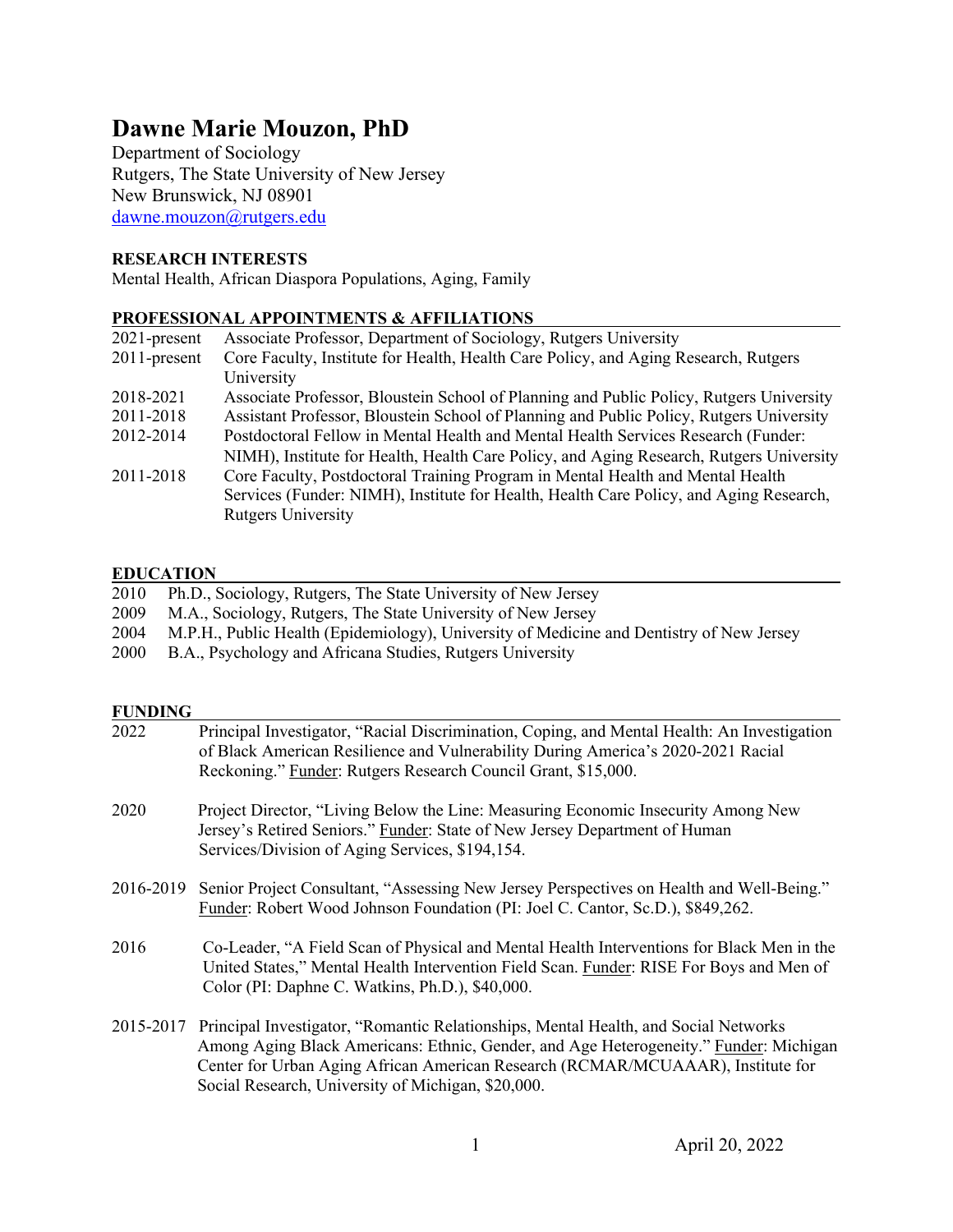- 2015-2017 Principal Investigator, "Race Differences in Perceived Barriers to Family Formation Among Single Middle-Class Women." Funder: Michael J. and Susan Angelides Public Policy Initiative, Bloustein School of Planning and Public Policy, \$7,500.
- 2014-2015 Principal Investigator, "Exploring Barriers to Family Formation Patterns Among Black Middle-Class Women." Funder: Rutgers Research Council, \$1,500.
- 2013-2014 Principal Investigator, "Development of a New Brunswick Community Health Worker Service Learning Program." Funder: Johnson & Johnson, \$50,000.

#### **FELLOWSHIPS, SPONSORED TRAINING, AND AWARDS**

| 2017      | Certificate, Butler-Williams Scholars Program on Aging Research, National Institute on<br>Aging, National Institutes of Health, Bethesda, MD.           |
|-----------|---------------------------------------------------------------------------------------------------------------------------------------------------------|
| 2016      | Certificate, Center for Integrative Approaches to Health Disparities-Junior Investigator<br>Symposium (CIAHD-JHS), University of Michigan. Jackson, MS. |
| 2015-2016 | Early Career Mentee, Mentoring for Success in Research, American Sociological<br>Association.                                                           |
| 2014      | Certificate, Public Health Critical Race Praxis Institute (PHCRP), Maryland Center for<br>Health Equity, University of Maryland, College Park, MD.      |
| 2014      | Michigan Center for Urban and African American Aging Research (MCUAAAR)<br>Summer Training Workshop.                                                    |
| 2013      | Robert Wood Johnson Foundation, New Connections Program. Structural Equation<br>Modeling Workshop at University of North Carolina-Chapel Hill.          |
| 2010      | Michigan Center for Urban and African American Aging Research (MCUAAAR)<br>Summer Training Workshop.                                                    |

#### **PUBLICATIONS**

*\*indicates a current or former student*

# **Peer-Reviewed Journal Articles**

| 2022 | Mouzon, Dawne M. In Press. "Chronic Stress, Coping, and Mental Health Among Older |
|------|-----------------------------------------------------------------------------------|
|      | African Americans." Journal of Aging and Health.                                  |
|      | *Invited paper for special issue on "Contemporary Research on Older Black"        |
|      | Americans" (dedicated to the legacy of James S. Jackson, PhD)                     |
| 2022 | Hamler, Tyrone, Ann Nguyen, Dawne M. Mouzon, Harry Taylor, Weidi Qin, and Ryon    |
|      | J. Cobb. Online Ahead of Print. "COVID-19 and Psychological Distress: Racial      |
|      | Differences Among Middle-Aged and Older Adults." The Gerontologist.               |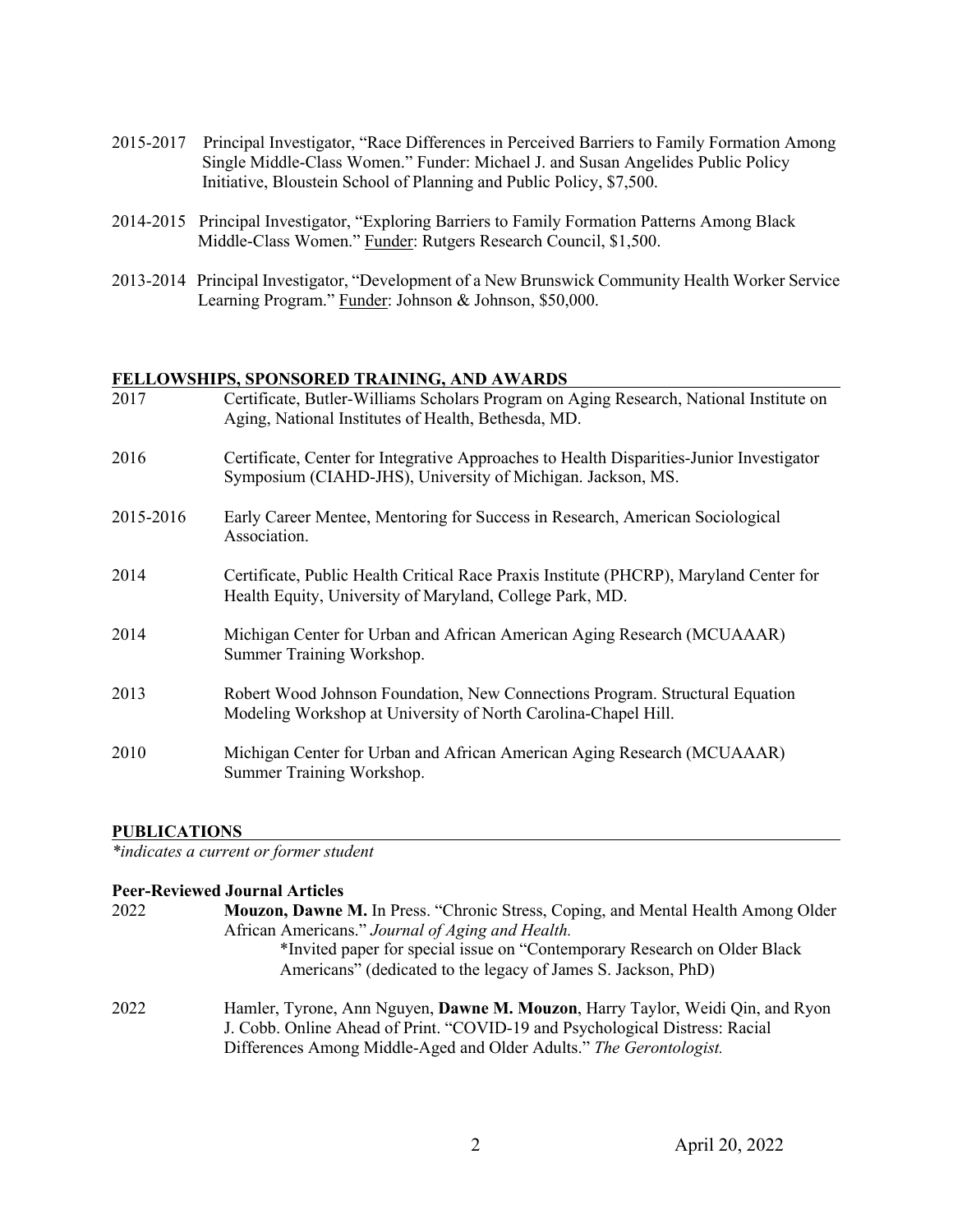| 2022 | Mouzon, Dawne M. and Breanna D. Brock.* "Racial Discrimination, Discrimination-<br>Related Coping, and Mental Health Among Older African Americans." Annual Review of<br>Gerontology and Geriatrics 41(1):85-121.<br>* Invited paper for special issue on "Black Older Adults in the Era of Black<br>Lives Matter." |
|------|---------------------------------------------------------------------------------------------------------------------------------------------------------------------------------------------------------------------------------------------------------------------------------------------------------------------|
| 2022 | Smith, Dena T., Dawne M. Mouzon, and Marta Elliott. "Men's Mental Health in Peril:<br>How Health and Wealth Decline Put Older Men at Risk." Forthcoming, Sex Roles.                                                                                                                                                 |
| 2022 | Robert J. Taylor, Linda M. Chatters, Chrstina M. Cross, and Dawne M. Mouzon.<br>"Fictive Kin Networks among African Americans, Black Caribbeans and Non-Latino<br>Whites." Journal of Family Issues 43(1):20-46.                                                                                                    |
| 2021 | Lacey, Krim K., Dawne M. Mouzon, and Regina Parnell. "Severe Intimate Partner<br>Violence, Sources of Stress, and the Mental Health of U.S. Black Women." Journal of<br>Women's Health 30(1):17-28.                                                                                                                 |
| 2020 | Mouzon, Dawne M., Robert J. Taylor, Ann W. Nguyen, Linda M. Chatters, and Mosi<br>Adesina Ifatunji. "Everyday Discrimination Typologies Among Older African<br>Americans: Gender and Socioeconomic Status." Journal of Gerontology: Social Sciences<br>75(9):1951-60.                                               |
| 2020 | Cantor, Joel and Dawne M. Mouzon. "Are Physicians of Color Truly Less Burned Out?<br>Individual and Institutional Considerations." Journal of the American Medical<br>Association (JAMA) Network Open 3(8): e2013099.                                                                                               |
| 2020 | Qin, Weidi, Ann W. Nguyen, Dawne M. Mouzon, and Tyrone C. Hamler. "Social<br>Support, Everyday Discrimination, and Depressive Symptoms Among Older African<br>Americans: A Longitudinal Study." Innovation in Aging 4(5):1-11.                                                                                      |
| 2020 | Mouzon, Dawne M., Robert J. Taylor, and Linda M. Chatters. 2020. "Gender<br>Differences in Marriage, Romantic Involvement, and Desire for Romantic Involvement<br>Among Older African Americans." PLOS One 15(5): e0233836. PMCID: #7259726.                                                                        |
| 2019 | Springer, Kristen W. and Dawne M. Mouzon. "One Step Toward More Research on<br>Aging Men: Operationalizing Hegemonic Masculinity for Older Men Scale (HMOMS)."<br>The Journal of Men's Studies 27(2):183-203.                                                                                                       |
| 2019 | Taylor, Robert Joseph, Ivy Forsyth-Brown, Dawne M. Mouzon, David Chae, and Linda<br>M. Chatters. "Prevalence and Correlates of Everyday Discrimination Among Black<br>Caribbeans in the United States: The Impact of Nativity and Country of Origin."<br>Ethnicity and Health 24(5):463-83.                         |
| 2019 | Nguyen, Ann W., Quenette Walton, Courtney Thomas, Dawne M. Mouzon, and Harry<br>Owen Taylor. "Social Support from Friends and Depression Among African Americans:<br>The Moderating Influence of Education." Journal of Affective Disorders 253:1-7.                                                                |
| 2019 | Mouzon, Dawne M., Daphne C. Watkins, Ramona Perry*, Theresa M. Simpson, and<br>Jamie A. Mitchell. "Intergenerational Mobility and Goal-Striving Stress Among Black<br>Americans: The Roles of Ethnicity and Nativity Status." Journal of Immigrant and<br>Minority Health 21(2):393-400. NIHMSID: #956642.          |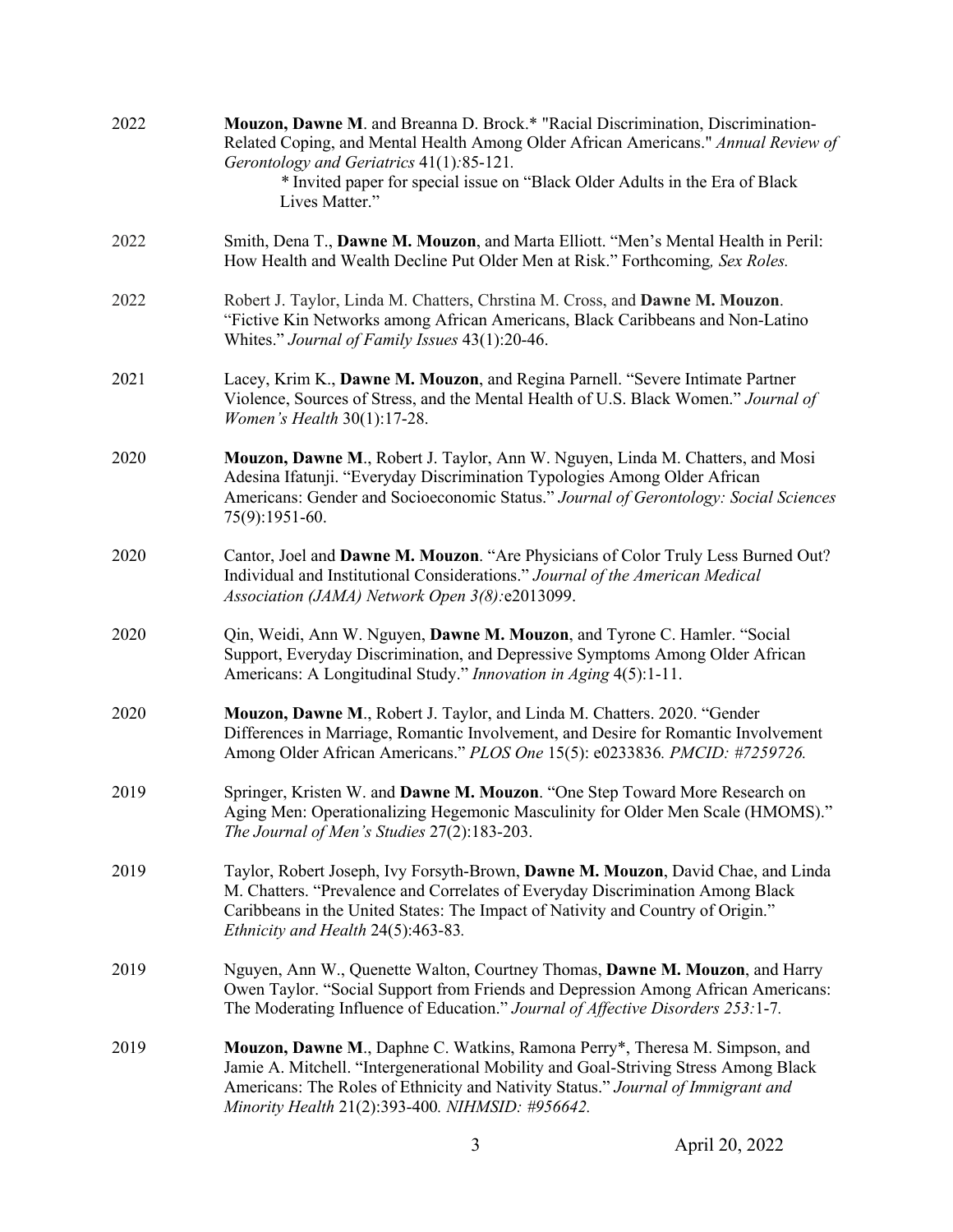| 2018 | Taylor, Robert Joseph, Reuben Miller, Dawne M. Mouzon, Verna M. Keith, and Linda<br>M. Chatters. "Everyday Discrimination Among African American Men: The Impact of<br>Criminal Justice System Contact." Race and Justice 8(2):154-77.                                                                                                          |
|------|-------------------------------------------------------------------------------------------------------------------------------------------------------------------------------------------------------------------------------------------------------------------------------------------------------------------------------------------------|
| 2018 | Assari, Shervin, Reuben Jonathan Miller, Robert Joseph Taylor, Dawne M. Mouzon,<br>Verna M. Keith, and Linda M. Chatters. "Discrimination Fully Mediates the Effects of<br>Incarceration History on Psychological Distress and Depressive Symptoms Among<br>African American Men." Journal of Racial and Ethnic Health Disparities 5(2):243-52. |
| 2018 | Smith, Dena T., Dawne M. Mouzon, and Marta Elliott. "Reviewing the Assumptions<br>About Men's Mental Health: An Exploration of the Gender Binary." American Journal of<br>Men's Health 12(1):78-89.                                                                                                                                             |
| 2018 | Curenton, Stephanie M., Jocelyn Elise Crowley, and Dawne M. Mouzon. "Qualitative<br>Descriptions of How Middle-Class Married African American Women Negotiate Child<br>Rearing Responsibilities with Their Husbands." Journal of Family Issues 39(4):868-95.                                                                                    |
| 2017 | Williams, Monnica, Robert Joseph Taylor, Dawne M. Mouzon, Linda A. Oshin, Joseph<br>A. Himle, and Linda M. Chatters. "Discrimination and Symptoms of Obsessive-<br>Compulsive Disorder Among African Americans." American Journal of Orthopsychiatry<br>87(6):636-45.                                                                           |
| 2017 | Mouzon, Dawne M. "Religious Involvement and the Black-White Paradox in Mental<br>Health." Race and Social Problems 9(1):63-78.                                                                                                                                                                                                                  |
| 2017 | Mouzon, Dawne M. and Jamila McLean*. "Internalized Racism and Mental Health<br>Among African Americans, U.S.-Born Black Caribbeans, and Foreign-Born Black<br>Caribbeans." Ethnicity and Health 22(1):36-48.                                                                                                                                    |
| 2017 | Mouzon, Dawne M., Robert Joseph Taylor, Amanda Toler Woodward, and Linda M.<br>Chatters. "Everyday Racial Discrimination, Everyday Non-Racial Discrimination, and<br>Physical Health Among African Americans." Journal of Ethnic & Cultural Diversity in<br>Social Work 26(1-2):68-80. NIHMSID: #801816.                                        |
| 2017 | Mouzon, Dawne M., Robert Joseph Taylor, Verna M. Keith, Emily Nicklett, and Linda<br>M. Chatters. "Discrimination and Psychiatric Disorders Among Older African<br>Americans." International Journal of Geriatric Psychiatry 32(2):175-82.<br>NIHMSID: #782293; PMCID: #5002385.                                                                |
| 2017 | Keith, Verna M., Ann W. Nguyen, Robert J. Taylor, Dawne M. Mouzon, and Linda M.<br>Chatters. "Microaggressions, Discrimination, and Phenotype Among African Americans:<br>A Latent Class Analysis of the Impact of Skin Tone and BMI." Sociological Inquiry<br>87(2):233-55. NIHMSID: #833039.                                                  |
| 2016 | Taylor, Robert Joseph, Dawne M. Mouzon, Ann W. Nguyen, and Linda M. Chatters.<br>"Reciprocal Family, Friendship, and Congregational Support Networks of African<br>Americans: Findings from the National Survey of American Life." Race and Social<br>Problems 8(4):326-39. NIHMSID: #831839.                                                   |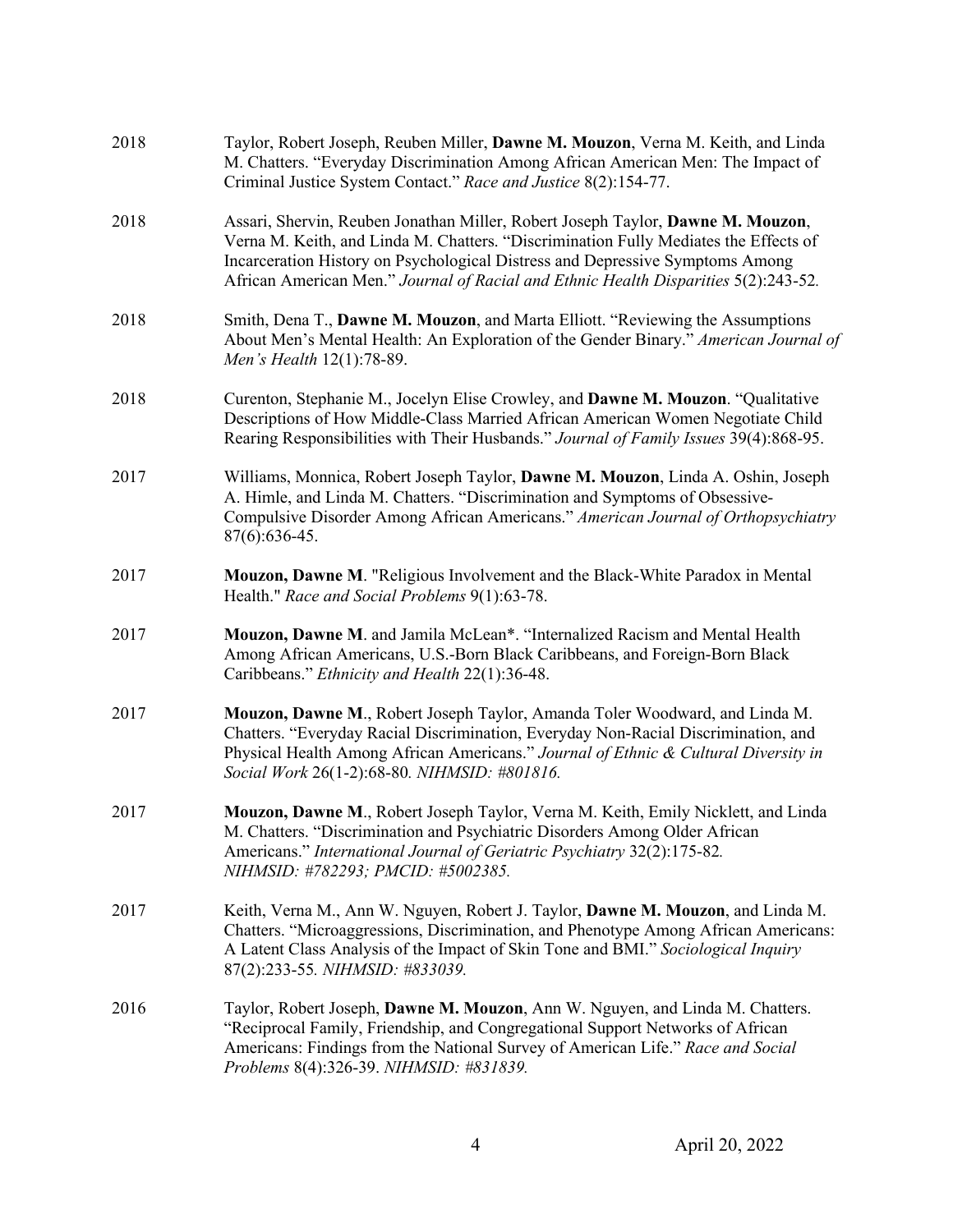| 2016 | Mouzon, Dawne M., Robert J. Taylor, Ann M. Nguyen, and Linda M. Chatters. "Serious<br>Psychological Distress Among African Americans: Findings from the National Survey of<br>American Life." Journal of Community Psychology 44(6):765-80. NIHMSID: #733313;<br>PMCID: #4973811. |
|------|-----------------------------------------------------------------------------------------------------------------------------------------------------------------------------------------------------------------------------------------------------------------------------------|
| 2016 | Lacey, Krim K., Dawne M. Mouzon, Ishtar O. Govia, Niki Matusko, Ivy Forsyth-<br>Brown, Jamie M. Abelson, and James S. Jackson. "Substance Use Among Blacks Across<br>the African Diaspora." Substance Use and Misuse 51(9):1147-58. PMCID: #27191862.                             |
| 2016 | Nguyen, Ann M., Linda M. Chatters, Robert Joseph Taylor, and Dawne M. Mouzon.<br>"Social Support From Family and Friends and Subjective Well-Being of Aging African<br>Americans." Journal of Happiness Studies 17(3):959-79. PMCID: #27212890.                                   |
| 2016 | Lacey, Krim K. and Dawne M. Mouzon. "Severe Physical Intimate Partner Violence and<br>the Mental and Physical Health of U.S. Caribbean Black Women." Journal of Women's<br>Health 25(9):920-29. PMCID: #26918816.                                                                 |
| 2015 | Lacey, Krim K., Regina Parnell, Dawne M. Mouzon, Niki Matusko, Doreen Head, and<br>James S. Jackson. "The Mental Health of U.S. Black Women: The Roles of Social<br>Context and Intimate Partner Violence." BMJ Open 5(10):e008415. PMCID: #26482770.                             |
| 2014 | Mouzon, Dawne M. "Relationships of Choice: Can Friendships or Fictive Kin<br>Relationships Explain the Race Paradox in Mental Health?" Social Science Research<br>44:32-43.                                                                                                       |
| 2013 | Mouzon, Dawne M. "Can Family Relationships Explain the Race Paradox in Mental<br>Health?" Journal of Marriage and Family 75(2):470-485.                                                                                                                                           |
| 2011 | Springer, Kristen W. and Dawne M. Mouzon. "'Macho Men' and Preventive Healthcare:<br>Implications for Older Men in Different Social Classes." Journal of Health and Social<br>Behavior 52(2):212-27. PMCID: #21490311.                                                            |
| 2007 | Salas-Lopez, Debbie, Linda J. Holmes, Dawne M. Mouzon, and Maria L. Soto-Greene.<br>"Cultural Competency in the State of New Jersey: Evolution from Planning to Law."<br>Journal of Health Care for the Poor and Underserved 18(1):35-43.                                         |
| 2005 | Harris (Mouzon), Dawne M. and Louise B. Russell. 2005. "Hospitalizations<br>Attributable to Arthritis, Smoking, and Hypertension: A Comparison Based on NHANES<br>and NHEFS." Arthritis Care and Research 53(4):543-48. PMCID: #16082641.                                         |
| 2003 | Harris (Mouzon), Dawne M., Jane E. Miller, and Diane M. Davis. 2003. "Racial<br>Differences in Breast Cancer Screening: Knowledge, Attitudes, and Compliance."<br>Journal of the National Medical Association 95(8):689-97. PMCID: #12934865.                                     |
|      |                                                                                                                                                                                                                                                                                   |

# **Book Chapters**<br>2022 Mouzon

Mouzon, Dawne M., Breanna D. Brock\*, Ebony Johnson\*, and Thalya Reyes\*. In Press. "Does Ethnoracial Identity Buffer Against Poor Mental Health Among Black Americans? Examining the Nexus of Ethnicity and Nativity." Forthcoming, *Research Handbook on Society and Mental Health and Illness.* Editor: Marta Elliot, Ph.D.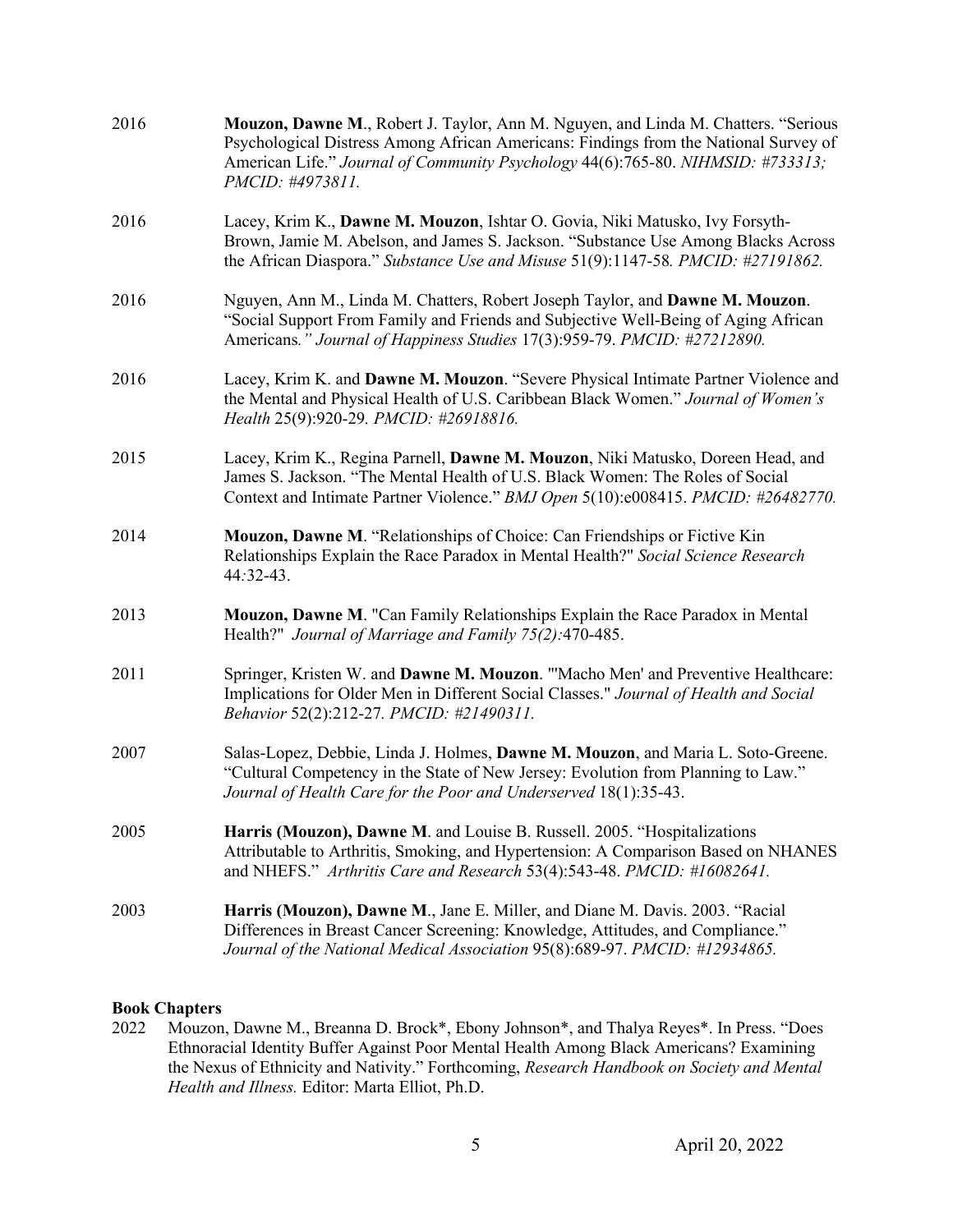- 2022 Mouzon Dawne M. and Breanna D. Brock\*. 2022. "'If Only They Would Make Better Food Choices': Confronting Myths About Ethnoracial Health Disparities." Pp. 311-30 in: McClure, Stephanie M. and Cherise A. Harris (Eds.): Getting Real About Race: Hoodies, Mascots, Model Minorities, and Other Conversations (3<sup>rd</sup> edition). Sage Publications. \*also published in  $2<sup>nd</sup>$  edition (2018)
- 2018 Carr, Deborah S. and Dawne M. Mouzon. "Intimate Relationships and Health." Pp. 129-42 in Oxford Handbook of Integrative Health Science (Eds. Carol D. Ryff and Robert F. Krueger). Oxford University Press.
- 2017 Mouzon, Dawne M. "'Blacks Don't Value Marriage as Much as Others': Examining Structural Inequality in Black Family Patterns." Pp. 149-59 in: McClure, Stephanie M. and Cherise A. Harris (Eds.): Getting Real About Race (2nd edition)*.* Sage Publications. \*also published in 1st edition (2014)
- 2013 Rosenfield, Sarah and Dawne M. Mouzon. "Gender and Mental Health," in Carol S. Aneshensel and Jo C. Phelan. Pp. 277- 296 in Handbook of the Sociology of Mental Health*.* 2nd edition. New York: Springer.

#### **Encyclopedia Entries (Invited)**

2014 Smith, Dena T. and Dawne M. Mouzon. 2014. "Men's Mental Health." In: Cockerham, William C. (Ed.): *Blackwell Encyclopedia of Health, Illness, Behavior, and Society.* Wiley-Blackwell: Oxford, UK.

# **Research and Policy Briefs**

- 2021 Mouzon, Dawne M. and Joel C. Cantor. "Broadening the Lens: The Importance of Addressing Health-Related Social Needs in Clinical Settings." Rutgers Center for State Health Policy.
- 2017 Mouzon, Dawne M., Susan Brownlee, Jolene Chou, Joel C. Cantor. "Stress in New Jersey." Rutgers Center for State Health Policy, Poll Brief, No. 2. New Brunswick, NJ.
- 2013 Mouzon, Dawne. "Why Has Marriage Declined Among Black Americans?" Prepared for Scholars Strategy Network. Available online.

#### **Other Publications**

- 1. Watkins, Daphne C., Jamie Mitchell, Dawne M. Mouzon, and Jaclynn Hawkins. 2018. "Physical and Mental Health Interventions for Black Men in the United States." Report prepared for RISE (Research Integration Strategies Evaluation) for Men and Boys of Color.
- 2. Mouzon, Dawne M., Theresa M. Simpson, Diane M. Davis, and Jane E. Miller. 2015. "Instructional Materials for Project L/EARN." Report produced for the Human Capital Portfolio of the Robert Wood Johnson Foundation.
- 3. Mouzon, Dawne M., Theresa M. Simpson, Diane M. Davis, and Jane E. Miller. 2015. "Guidelines for Course Instructors of a Program to Increase the Pipeline of Under-represented Students in Health Research and Graduate Programs." Report produced for the Human Capital Portfolio of the Robert Wood Johnson Foundation.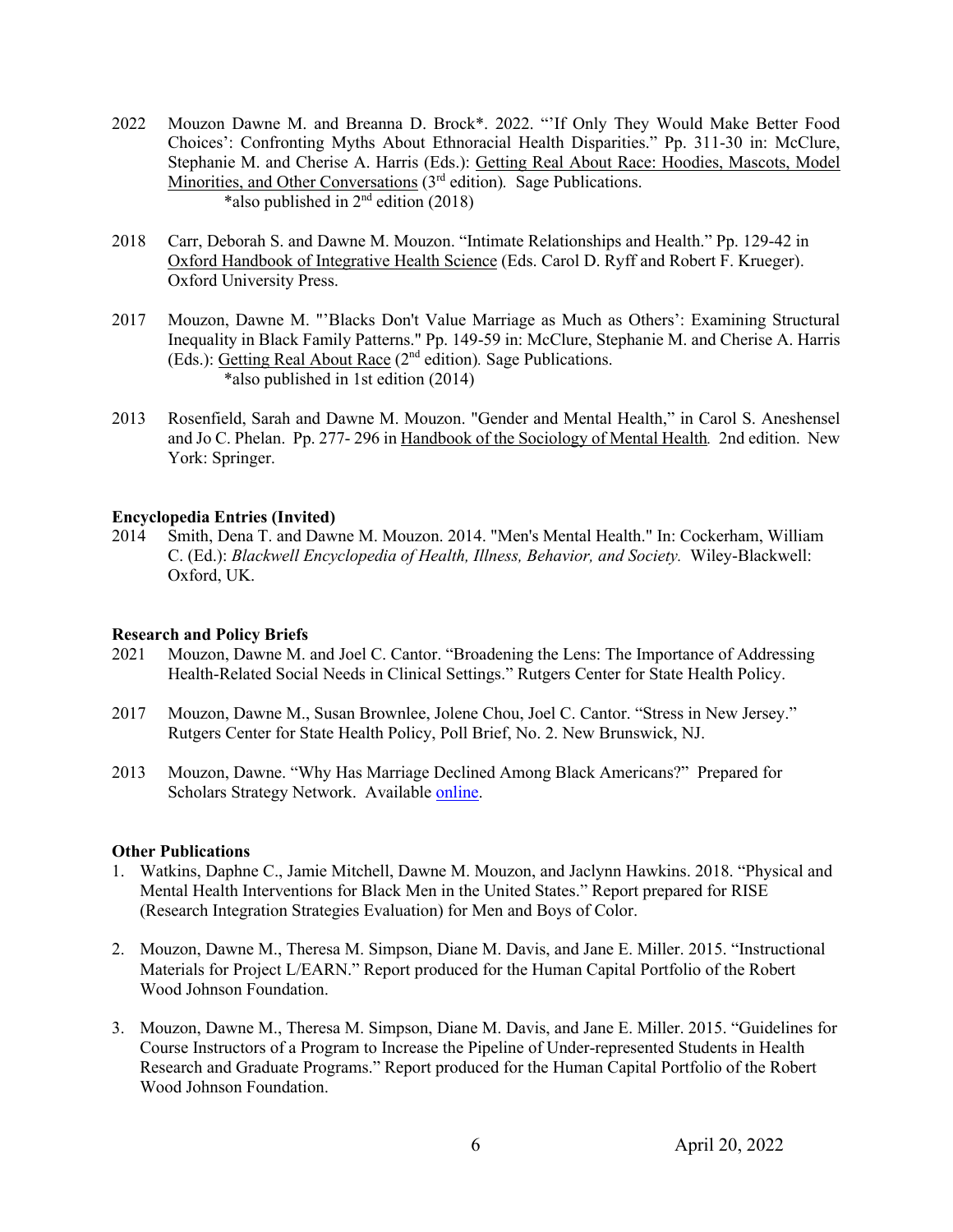4. Miller, Jane E., Peter J. Guarnaccia, Dawne M. Mouzon, Diane M. Davis, Ramona Perry, and Theresa M. Simpson. 2015. "Project L/EARN Undergraduate Research Training Model Dissemination Workshop Materials." Produced for the Human Capital Portfolio of the Robert Wood Johnson Foundation. Princeton NJ.

# **PUBLICATIONS IN PROGRESS**

#### **Book Manuscript in Progress**

Mouzon, Dawne M. *Health and Inequality: The Social Origins of Racial and Ethnic Health Disparities.* Sage Publications, Sociology Series. Thousand Oaks, CA.

# **Journal Manuscripts Under Revise-and-Resubmit**

Cobb, Ryon J. Violeta J. Rodriguez, Tyson H. Brown, Patricia Louie, Heather R. Farmer, Connor M. Sheehan, Dawne M. Mouzon, and Roland J. Thorpe. "Attrtibution for Everyday Discrimination Typologies and Mortality Risk Among Older Black Adults." [Special issue of *Social Science & Medicine*  on discrimination and prejudice among older Black adults.]

#### **Journal Manuscripts Under Review**

1. LaMotte, Megan E., Marta Elliott, and Dawne M. Mouzon. "Revisiting the Black-White Mental Health Paradox During the Coronavirus Pandemic."

#### **Journal Manuscripts in Progress**

Smith, Dena T., Christine Mair, Dawne M. Mouzon, and Mileah Kromer. "The COVID-19 Burden: Race, Class, and Gender Always Matter."

Cobb, Ryon, Ann W. Nguyen, Verna M. Keith, and Dawne M. Mouzon. "Perceived COVID-19 Threat and Psychological Distress Among Older Whites, Blacks, and Latinos: Evidence from the American Trends Panel."

Webster, Joni-Leigh\* and Dawne M. Mouzon. "Racial Identification and Generalized Anxiety Disorder: Are There Inter-Group Differences Between African Americans and Afro-Caribbeans Who Experience Skin Color Discrimination?"

Rostant, Ola, Dawne M. Mouzon, Q. Walton, Roland Thorpe, Michele K. Evans, and Alan B. Zonderman. "John Henryism, Discrimination, and Depression: The Mediating Role of Social Support."

Chatters, Linda M., Robert J. Taylor, Ann Nguyen, and Dawne M. Mouzon. "Family and Non-Kin Correlates of Fictive Kin Networks Among African Americans."

Cobb, Ryon J., Verna M. Keith, Whitney Laster Pirtle, and Dawne M. Mouzon. "Racial Disparities in Mental Health: The Importance of Multiple Measures of Racial Identification."

#### **SELECTED CONFERENCE PRESENTATIONS**

**Annual Meetings of the American Sociological Association**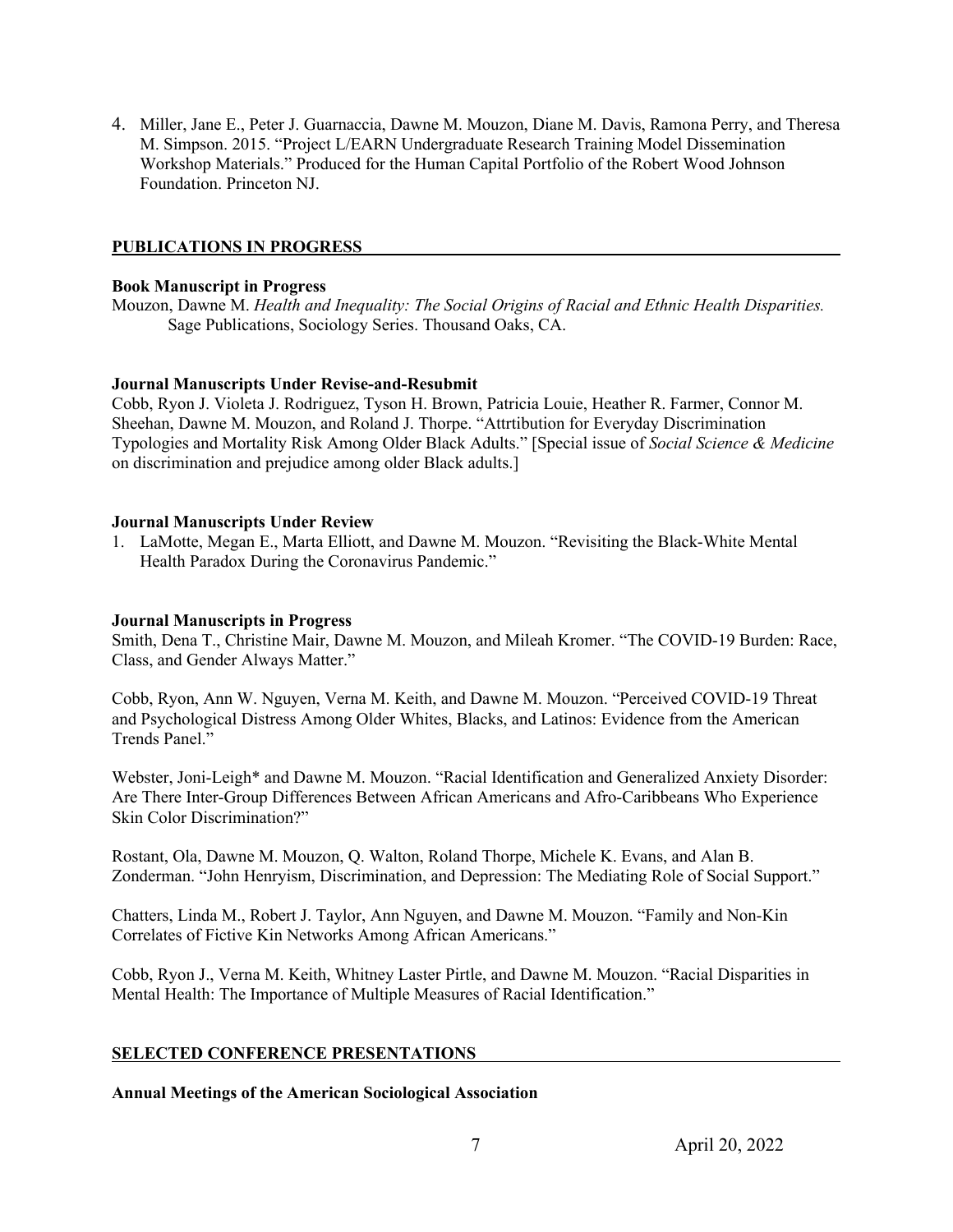- 2022 Mouzon, Dawne M. "Racial Discrimination, Coping, and Mental Health Resilience Among African Americans After 2020." Los Angeles, CA.
- 2022 Lamott, Megan, Marta Elliot, Dawne M. Mouzon. "Revisiting the Black-White Mental Health Paradox During the Coronavirus Pandemic." Los Angeles, CA.
- 2020 Mouzon, Dawne M. "Gender Differences in Marriage, Romantic Involvement, and Desire for Romantic Involvement Among Older African Americans." (virtual)
- 2017 Smith, Dena T., Dawne M. Mouzon, and Marta Elliott. "Adherence to Hegemonic Masculinity Beliefs and Mental Health Among Older Men." Montreal, Canada.
- 2017 Cobb, Ryon J., Verna M. Keith, Whitney Laster Pirtle, and Dawne M. Mouzon. "Racial Disparities and Mental Health: The Importance of Skin Tone vs. Racial and Self- Vs. Other Identification of Race." Montreal, Canada.
- 2015 Mouzon, Dawne M. and Jamila McClean. "Internalized Racism and Mental Health Among African Americans, U.S.-born Black Caribbeans, and Foreign-Born Black Caribbeans." Chicago,  $\Pi$ .
- 2014 Mouzon, Dawne M. "Religious Involvement and the Black-White Paradox in Mental Health." San Francisco, CA.
- 2011 Mouzon, Dawne M. "Can Family Relationships Explain the Race Paradox in Mental Health?" Las Vegas, NV.
- 2010 Mouzon, Dawne M. "Can Social Relationships Explain the Race Paradox in Mental Health?" Atlanta, GA.
- 2009 Springer, Kristen W. and Dawne M. Mouzon. "'Macho Men' and Preventive Healthcare: Implications for Men in Different Social Classes." San Francisco, CA.
- 2008 Springer, Kristen W. and Dawne M. Mouzon. "Masculinity and Health Care Seeking Among Midlife Men: Variation by Adult Socioeconomic Status." Boston, MA.
- 2007 Mouzon, Dawne M. 2007. "A Critical Examination of Race, Ethnicity, and Cultural Competency in Health Care." Annual Meeting of the American Sociological Association, New York, NY.

#### **Other Conference Presentations**

- 2018 Smith, Dena T., Dawne M. Mouzon, and Marta Elliott. 2018. "Adherence to Hegemonic Masculinity Beliefs and Mental Health Among Older Men." International Social Stress Conference, Athens, Greece.
- 2017 Mouzon, Dawne M., Breanna Brock, and Theresa M. Simpson. "Racial Discrimination, Racism-Related Coping, and Mental Health Among African Americans." Annual Meeting of the Eastern Sociological Society, Philadelphia, PA.
- 2016 Mouzon, Dawne M., Robert Joseph Taylor, and Linda M. Chatters. "Correlates of Marriage and Romantic Involvement Among Older African Americans." Annual Meeting of the Gerontological Society of America, New Orleans, LA.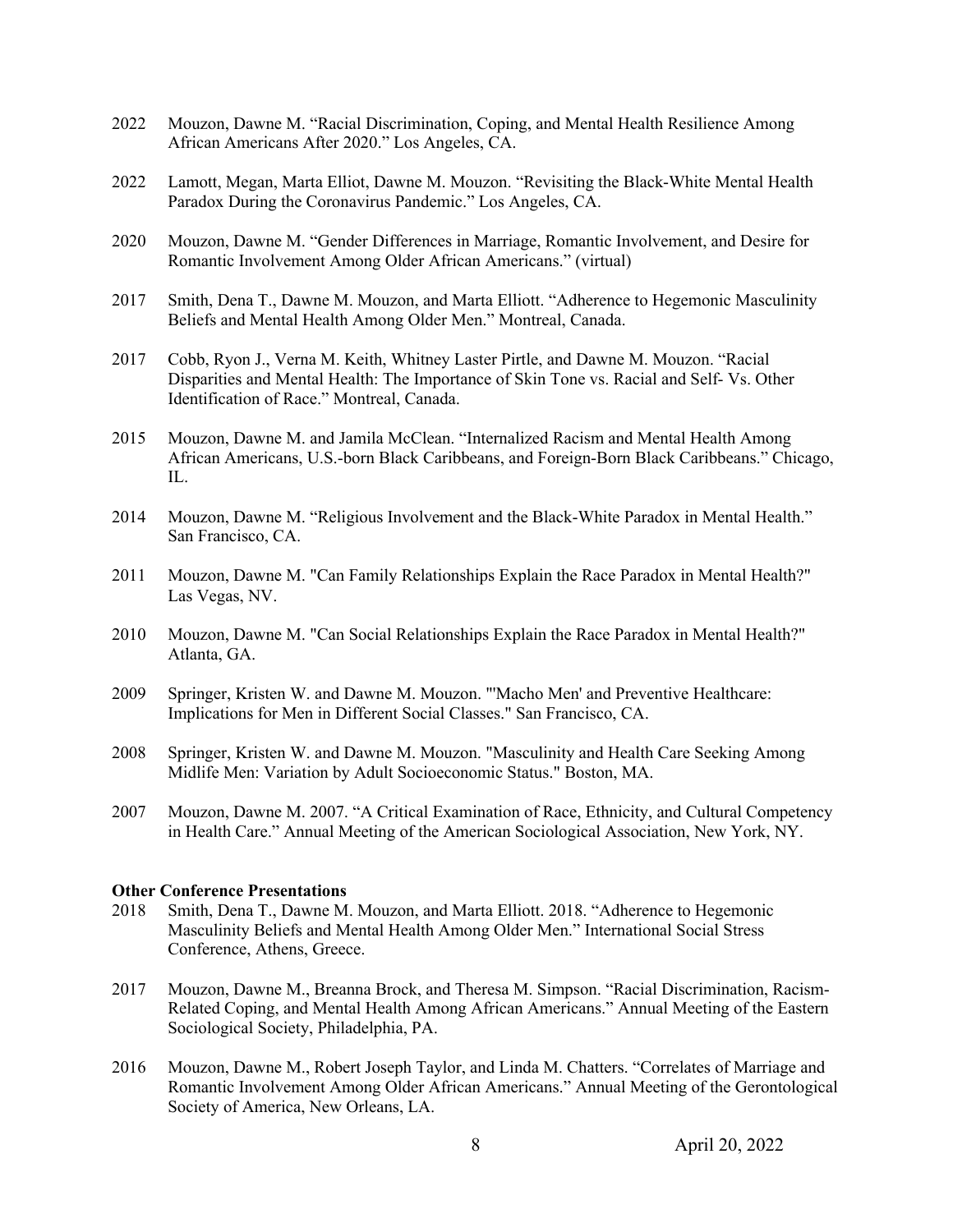- 2015 Mouzon, Dawne M. "Black-White Differences in Middle Class Women's Family Formation Opportunities." Fall Meeting of the Association of Public Policy Analysis and Management, Miami, FL.
- 2015 Mouzon, Dawne M and Cherise A. Harris. "Race and Social Class Differences in Women's Perceived Marital and Motherhood Opportunities." Annual Meeting of the Eastern Sociological Society, New York, NY.
- 2015 Smith, Dena T. Smith and Dawne M. Mouzon. "A Call for New Directions in Research on Men's Mental Health: Re-examining Classic Arguments." Annual Meeting of the Eastern Sociological Society, New York, NY.
- 2014 Mouzon, Dawne M. "Social, Health, and Economic Implications of the Black Marriage Decline." Fall Meeting of the Association for Public Policy Anaysis and Management, Albuquerque, NM.
- 2014 Mouzon, Dawne M. "The Black-White Paradox in Mental Health: Weighing the Empirical Evidence." The Sixth Annual Health Disparities Conference at Teachers College, Columbia University, New York, NY.
- 2013 Mouzon, Dawne M. "Race Paradox in Mental Health: Truth or Myth?" Fall Meeting of the Association for Public Policy Analysis and Management, Washington, DC.
- 2013 Mouzon, Dawne M. "Race Paradox in Mental Health: Truth or Myth?" Annual Meeting of the Institute for the Study and Promotion of Race and Culture, Boston College, Boston, MA.
- 2013 Mouzon, Dawne M. and Thomasina Anane. "Intersectionality and the Stress Paradigm: Understanding Race, Class, and Nativity Status Differences in Chronic and Goal-Striving Stress." Annual Meeting of the Society for the Study of Social Problems, New York, NY.
- 2013 Mouzon, Dawne M. "Race Paradox in Mental Health: Truth or Myth?" Annual Meeting of the Association for Black Sociologists, New York, NY.
- 2013 Mouzon, Dawne M. and Chioun Lee. "The Race Paradox in Mental Health: A Review of Causal Explanations." Annual Meeting of the Eastern Sociological Society, Boston, MA.
- 2013 Smith, Dena T. and Dawne M. Mouzon. "A (Re)Examination of Men's Mental Health." Annual Meeting of the Eastern Sociological Society, Boston, MA.
- 2009 Mouzon, Dawne M. "Do the Mental Health Benefits of Marriage Vary by Race and Gender?" Annual Meeting of the Society for the Study of Social Problems, San Francisco, CA.
- 2008 Mouzon, Dawne M. "The Mental Health Benefits of Marriage: Examining the Role of Race." Annual Meeting of the Society for the Study of Social Problems, Boston, MA.
- 2007 Springer, Kristen W. and Dawne M. Mouzon. "Health Problems of 'Manly' Men: Masculinity andHealth Among Midlife Men." Annual Meeting of the Gerontological Society of America, San Francisco, CA.
- 2007 Mouzon, Dawne M. "A Critical Examination of Race, Ethnicity, and Cultural Competency in Health Care." Annual Meeting of the Society for the Study of Social Problems, New York, NY.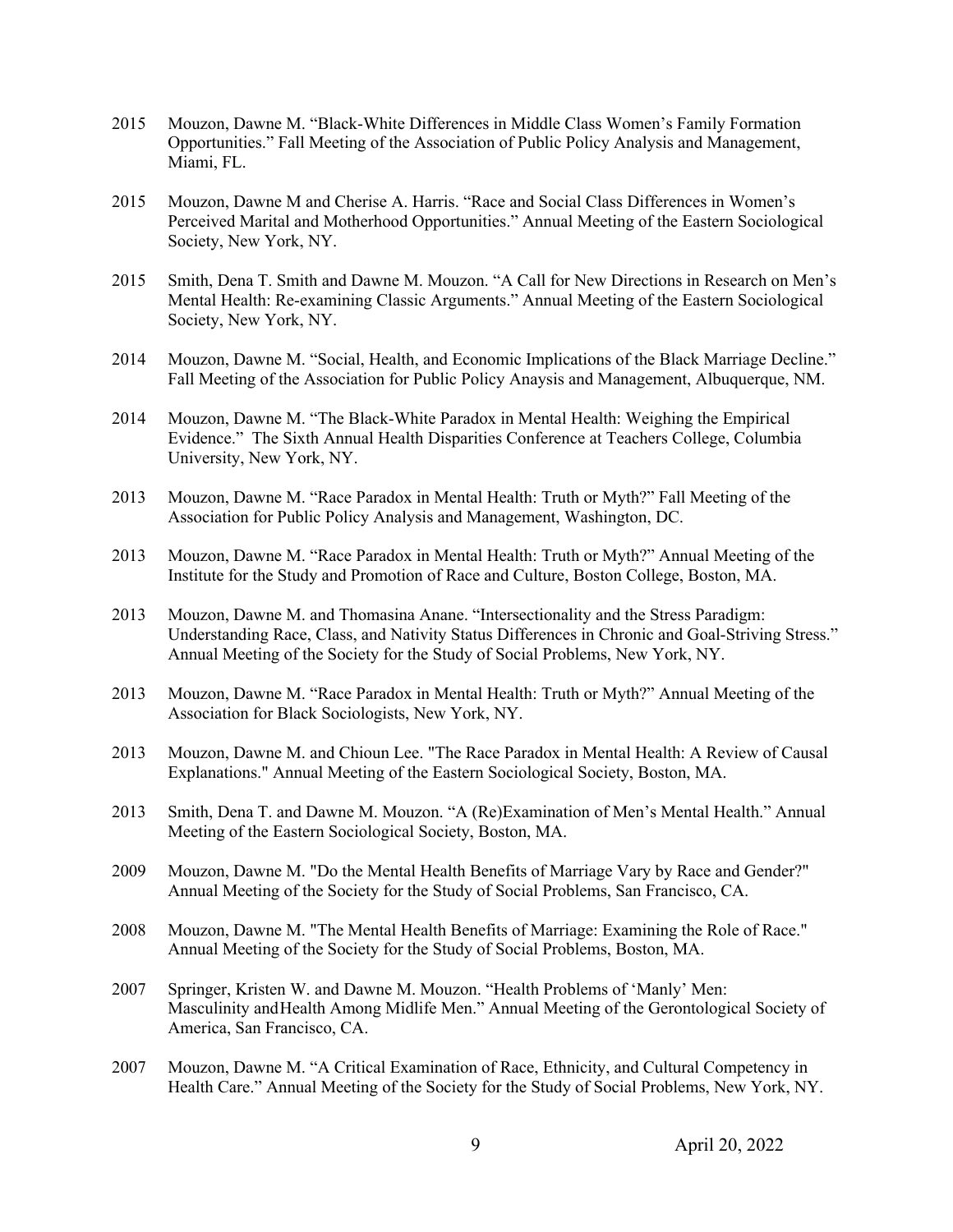#### **KEYNOTE OR PLENARY ADDRESSES**

2017 Mouzon, Dawne M. "Social and Health Inequities Facing People of Color: The Role of Past, Current, and Future Public Policy." Keynote Address for the Inaugural Social Justice Conference, Montclair State University. Montclair, NJ

#### **INVITED TALKS**

- 2021 Mouzon, Dawne M. "Current and Future Directions in the Study of Black Mental Health." RAND Corporation, Santa Monica, CA.
- 2019 Mouzon, Dawne M. "Does Racial Identity Buffer Against Poor Mental Health Among Black Americans? Everyday Discrimination and the Nexus of Ethnicity and Nativity." Department of Sociology, Rice University, Houston,TX.
- 2019 Mouzon, Dawne M. ] "Does Racial Identity Buffer Against Poor Mental Health Among Black Americans? Everyday Discrimination and the Nexus of Ethnicity and Nativity." Department of Sociology, Emory University, Atlanta, GA.
- 2019 Mouzon, Dawne M. (co-authors: Robert Joseph Taylor and Linda M. Chatters). "Gender Differences in Marriage, Romantic Involvement, and Desire for Romantic Involvement Among Older African Americans." Comprehensive Center for Healthy Aging, University of Alabama at Birmingham.
- 2017 Mouzon, Dawne M. "'If Only They Would Make Better Choices': Confronting Myths About Ethnoracial Health Disparities." Department of Sociology, Pitzer College, Claremont, CA.
- 2017 Mouzon, Dawne M, Robert Joseph Taylor, and Linda M. Chatters. "Gender Differences in Romantic Involvement and Desire Among Older African Americans." Annual Meeting of the National Institutes of Health's Resource Centers on Minority Aging Research. San Francisco, CA.
- 2017 Mouzon, Dawne M. "Tools and Tips for Facilitating Difficult Dialogues in the Undergraduate Sociology Classroom." Eastern Sociological Society. Annual Meeting, Philadelphia, PA.
- 2015 Mouzon, Dawne M. "Examining the Institutional Foundations of the Black Marriage Decline: Structural Inequality in Black Family Patterns." Invited speaker for panel entitled, "Examining Reproductive Choices: Black Middle-Class Women, Single and Living Alone."
- 2015 Mouzon, Dawne M. "Health and Mental Health Inequalities in the United States from a Sociological Perspective." Social Sciences Forum, University of Maryland at Baltimore County.
- 2014 Mouzon, Dawne M. "The Contribution of Coping and Measurement Bias to the Black-White Paradox in Mental Health." RACE Workshop, Department of Sociology, Duke University, Durham, NC.
- 2014 Mouzon, Dawne M. "Culture and Mental Health" and "Institutional Racism and Health Disparities." Department of Sociology, Goucher College, Baltimore, MD
- 2013 Mouzon, Dawne M. Invited Critic, Author-Meets-Critics Session: Body and Soul: The Black Panther Party and the Fight Against Medical Discrimination (Alondra Nelson). "The Impact of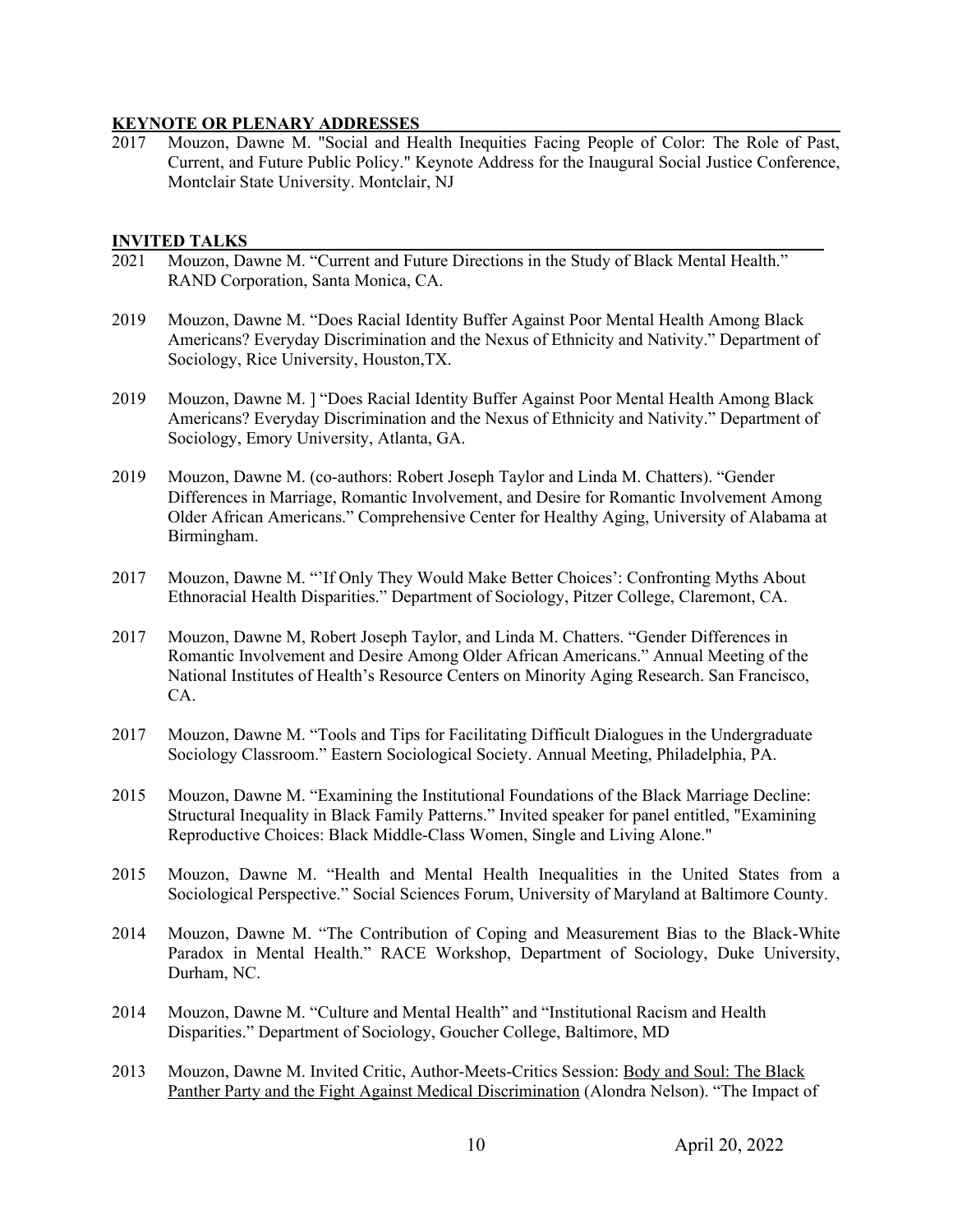the Black Panther Party's Health Activism on Contemporary Health Disparities and Health Policy." Annual Meeting of the Eastern Sociological Society, Boston, MA.

#### **TEACHING**

# *Graduate Courses*

Applied Multivariate Methods, Bloustein School of Planning and Public Policy, Rutgers University Methods II: Data Analysis, Bloustein School of Planning and Public Policy, Rutgers University Methods in Planning and Analysis I, Bloustein School of Planning and Public Policy, Rutgers University

#### *Cross-Listed Courses (Undergraduate/Graduate)*

Advanced Topics in Health Disparities, Bloustein School of Planning and Public Policy, Rutgers University

Mental Health & Society, Bloustein School of Planning and Public Policy, Rutgers University Mental Health Policy, Bloustein School of Planning and Public Policy, Rutgers University Applied Data Analysis in Health Research, School of Arts and Sciences, Rutgers University

#### *Undergraduate Courses*

Sociology of the Family, Department of Sociology, Rutgers University Health & Inequality, Department of Sociology, Rutgers University Introduction to Health Disparities, Bloustein School of Planning and Public Policy, Rutgers University Health Disparities. Bloustein School of Planning and Public Policy, Rutgers University Epidemiology, Bloustein School of Planning and Public Policy, Rutgers University Introduction to Social Research Methods, Department of Sociology, Rutgers University Accelerated Research Methods, Project L/EARN, Rutgers University

# **STUDENT MENTORSHIP**

#### **Dissertations (Member)**

| $2021$ -present | Kayla Crawley. "Despite Best Intentions: Catalysts and Barriers to Racial Equity in<br>Public Schools." Department of Sociology, Rutgers University.                                                                                                                                       |
|-----------------|--------------------------------------------------------------------------------------------------------------------------------------------------------------------------------------------------------------------------------------------------------------------------------------------|
| 2020-present    | Vidhi Desai Waran. "Following Floyd: Media Polarization 2020 and Beyond." Bloustein<br>School of Planning and Public Policy, Rutgers University.                                                                                                                                           |
| 2020            | Olubukunola Ayomide Oyedele. "Healthcare Utilization and the Association with<br>Cardiovascular Health of African-Born and U.S.-Born Blacks." Rutgers School of Public<br>Health.                                                                                                          |
| 2019            | Sana Ahmad. "Evaluating the Relationship between Primary Care Practice<br>Characteristics and Quality, Utilization, and Cost of Care for Patients with Comborbid<br>Mental Illness and Physical Health Conditions." Bloustein School of Planning and Public<br>Policy, Rutgers University. |
| 2019            | Lauren Murphy. "Living Arrangements and Older Adult Health: A Critical Race<br>Perspective." Department of Sociology, Rutgers University.                                                                                                                                                  |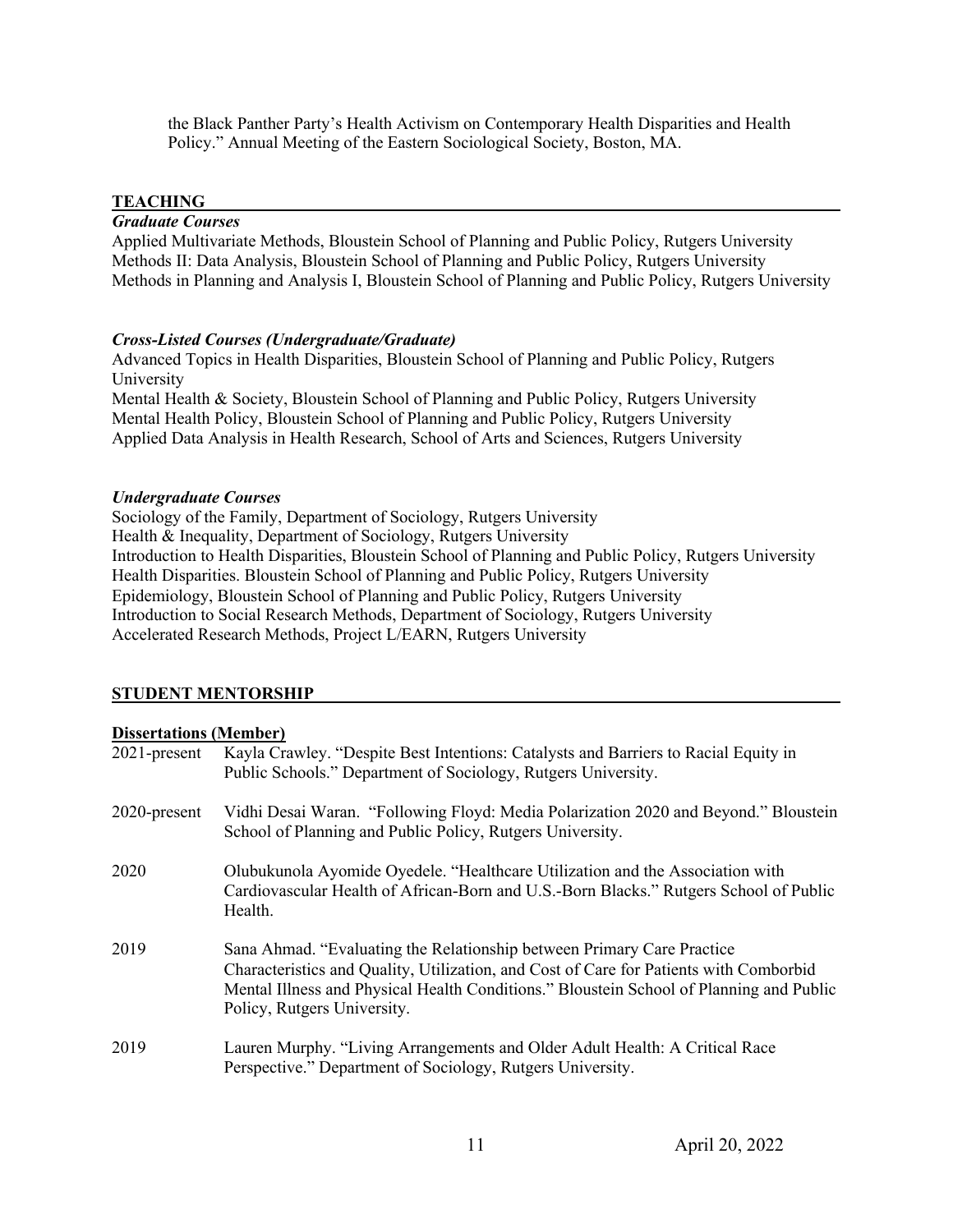# **Dissertations (External Member)**

2015 David Barnes.. "Depression and Distress in Blacks and Whites in the U.S. Testing a Hypothesis to Explain a Double Paradox." Columbia University, Department of Epidemiology.

# **Master's Theses (External Member)**

2019 Breanna D. Brock. "Beyond Black: Exploring Racial Label Preferences of African Americans and Afro-Caribbeans in the United States." Master's of Arts in Sociology, University of California-Merced.

# **Qualifying Paper Committees**

2022-present Youngjin Chae. "Has the Era of Father Absence Gone? The Rise of a Dual Fatherhood Model and its Settlement in Repartnered Families."

#### **Senior Honors Reseach Students**

- 2015-2016 Ebony Johnson. Johnson, "Gender-Responsive Substance Use Treatment for Female Offenders." Bloustein Honors Research and Women's and Gender Studies.
- 2015-2016 Johanna Serrano. "Heart Disease Among Women of Color: A Critical Analysis of the Framingham Heart Study." Public Health and Women's and Gender Studies. Bloustein Honors Research.
- 2015-2016 Shah, Roma. "Mental Health Stigma Among College Students." Bloustein Honors Research.
- 2013-2014 Thomasina Anane (Johns Hopkins University). "Goal-Striving Stress and Mental Health: Race/Ethnic and Nativity Status Variations."

#### **Project L/EARN Undergraduate Students**

| 2017       | Jasmine Engleton. "Social Relationship and Professional Mental Health Care Utilization                                        |
|------------|-------------------------------------------------------------------------------------------------------------------------------|
|            | Among African American Women with PTSD, Depression, and Suicidality."                                                         |
| 2016-2017  | Breanna Brock. "Racism-Related Coping Strategies and Depressive Symptoms Among                                                |
|            | African Americans."                                                                                                           |
| 2014-2015  | Jamila McLean, "Everyday Discrimination and Self-Rated Health: Exploring Race,                                                |
|            | Ethnic, and Nativity Status Variations."                                                                                      |
| 2013-2014  | Alexis Duckett (UNC-Chapel Hill). "Exploring the Mental Health Benefits of Marriage                                           |
|            | by Race and Socioeconomic Status."                                                                                            |
| 2012-2013  | Anane, Thomasina (John Hopkins University). "Race and Socioeconomic Variations in<br>Goal-Striving Stress and Mental Health." |
| 2011-2012. | Amirah Yancey. "Race Differences in Coping: Explaining the Race Paradox in Mental<br>Health."                                 |
|            |                                                                                                                               |

#### **Other Mentoring Activities**

2021, 2022 Faculty Mentor, Michigan Center for Urban African American Aging Research, Summer Mentoring Program, University of Michigan

# **SERVICE TO THE PROFESSION**

# **Editorial Boards**

| 2021-2024 | Editorial Board Member, Social Problems                        |
|-----------|----------------------------------------------------------------|
| 2021-2023 | Editorial Board Member, Sociological Forum                     |
| 2017-2020 | Editorial Board Member, Journal of Health and Social Behavior. |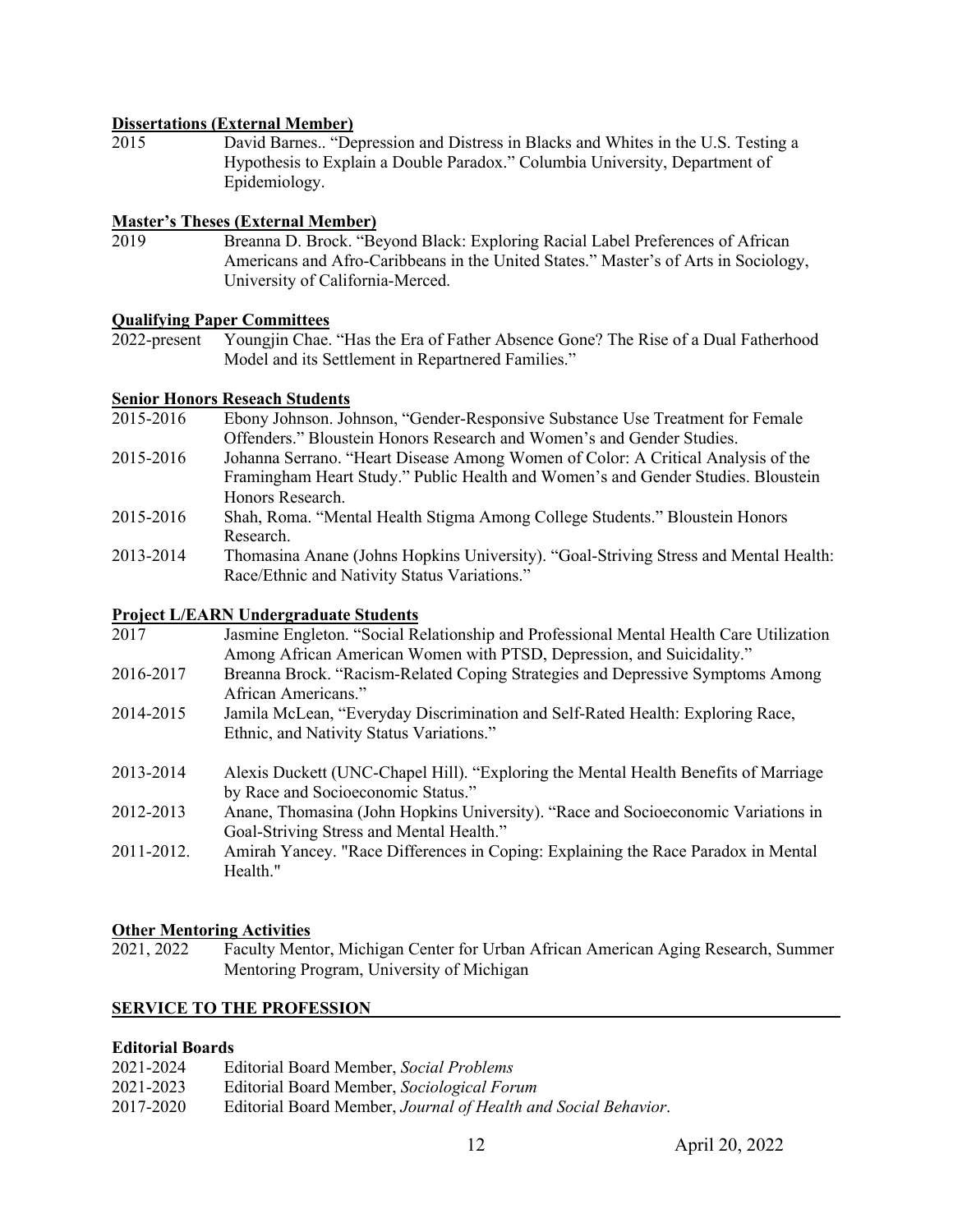#### **Grant Review Panels (Invited)**

2020 National Institutes of Health, Social Sciences and Population Study Section. 2016 National Institutes of Health, Social Sciences and Population Study Section (Early Career Reviewer Program)

#### **Leadership in Professional Associations**

| $2021$ -present | Workgroup Lead, Interdisciplinary Association for Population Health Sciences                                                       |
|-----------------|------------------------------------------------------------------------------------------------------------------------------------|
|                 | (IAPHS)/Milbank Quarterly Early Career Award                                                                                       |
| 2019-2021       | Advisory Panel Member, Minority Fellowship Program, American Sociological<br>Association                                           |
| 2017-2018       | Committee Member, Roberta G. Simmons Dissertation Award Committee, American<br>Sociological Association, Medical Sociology Section |
| 2012-2014       | Council Member-at-Large, Medical Sociology Section, American Sociological<br>Association                                           |
| 2012-2013       | Nominations Committee, Sociology of the Family Section, American Sociological<br>Association                                       |
| 2008-2010       | Graduate Student Representative, American Sociological Association, Medical Sociology<br>Section                                   |

# **Ad Hoc Journal Reviewer**

*American Journal of Sociology American Sociological Review Journal of Health and Social Behavior Society & Mental Health Journal of Marriage and Family Journal of Family Issues Social Science & Medicine Youth & Society Race and Social Problems Social Psychology Quarterly American Journal of Public Health American Journal of Epidemiology Journal of Gerontology: Social Sciences Journal of Gerontology: Medical Sciences Journal of the American Geriatrics Society Journal of Racial and Ethnic Health Disparities Social Forces Sociological Forum*

# *Social Problems Rutgers Journal of Sociology Sociological Perspectives Sociological Spectrum Sociology of Religion Social Science Research Journal of Men's Studies International Journal of Health Policy and Management Social Psychiatry and Psychiatric Epidemiolog Journal of Black Psychology Social Theory and Health Social Currents Sociology Compass Journal of Urban Health Ethnicity and Health Journal of the American Geriatrics Society*

# **Book Manuscript Reviewer**

| Rowman & Littlefield                 | <b>Policy Press</b>       |
|--------------------------------------|---------------------------|
| <b>Wiley Press</b>                   | Columbia University Press |
| Routledge                            |                           |
| <b>Conference Reviewer/Organizer</b> |                           |

- 2015 Invited Paper Session Co-Organizer. "Examining Marriage and Reproductive 'Choices' of Black Middle Class Women." Annual Meeting of the Eastern Sociological Society, New York, NY. 2013 Roundtables Organizer, Sociology of Mental Health Section, American Sociological Association
- 2012 Roundtables Organizer, Sociology of Mental Health Section, American Sociological Association
	- 13 April 20, 2022